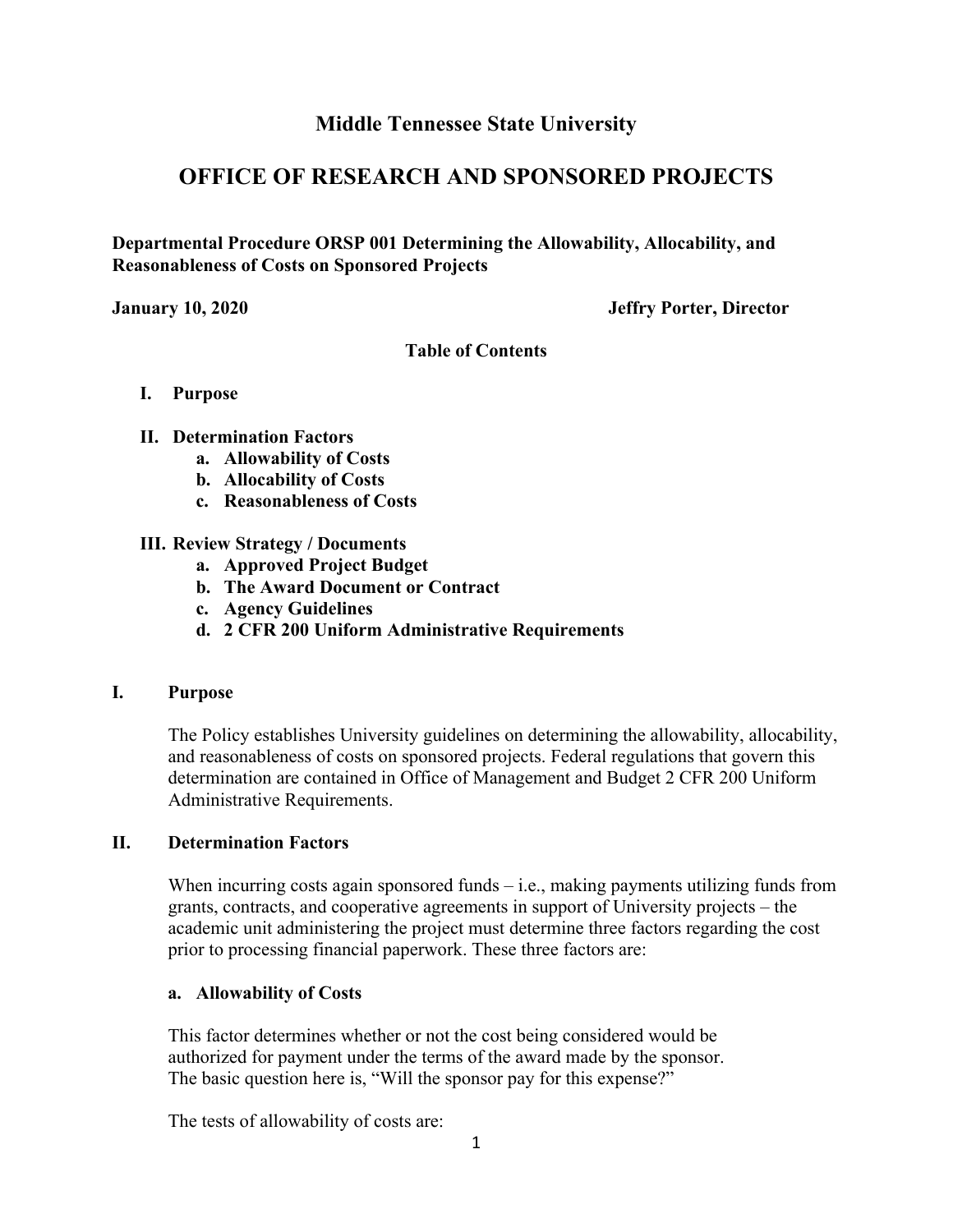- 1. they must be reasonable;
- 2. they must be allocable to sponsored projects under the principles and methods provided herein;
- 3. they must be given consistent treatment through application of those generally accepted accounting principles appropriate to the circumstances, and in compliance with the University's Cost Accounting Standards Board Disclosure Statement; and
- 4. they must conform to any limitations or exclusions set forth in 2 CFR 200 Uniform Administrative Requirements, the award document, or the agency's guidelines as to types or amounts of cost items.

#### **b. Allocability of Costs**

A cost is allocable to a particular cost objective (i.e., a specific function, project, sponsored project, department, or the like) if the goods or services involved are chargeable or assignable to such cost objective in accordance with relative benefits received or other equitable relationship. The basic question here is, "Is the expense related to the project?"

Subject to the foregoing, a cost is allocable to a sponsored project if:

- 1. it is incurred solely to advance the work under the sponsored project;
- 2. it benefits both the sponsored project and other work of the institution, in proportions that can be approximated through use of reasonable methods; or
- 3. it is necessary to the overall operation of the institution and, in light of the principles provided in 2 CFR 200 Uniform Administrative Requirements, is deemed to be assignable in part to sponsored projects.

Where the purchase of equipment or other capital items is specifically authorized under a sponsored project, the amounts thus authorized for such purchases are assignable to the sponsored project regardless of the use that may subsequently be made of the equipment or other capital items involved.

**NOTE:** *Any costs allocable to a particular sponsored project under the standards provided herein may not be shifted to other sponsored projects in order to meet deficiencies caused by overruns or other fund considerations, to avoid restrictions imposed by law or by terms of the sponsored project, or for other reasons of convenience. In addition, any costs allocable to activities sponsored by industry, foreign governments, or other sponsors may not be shifted to federally-sponsored projects.* 

#### **c. Reasonableness of Costs**

A cost may be considered reasonable if the nature of the goods or services acquired or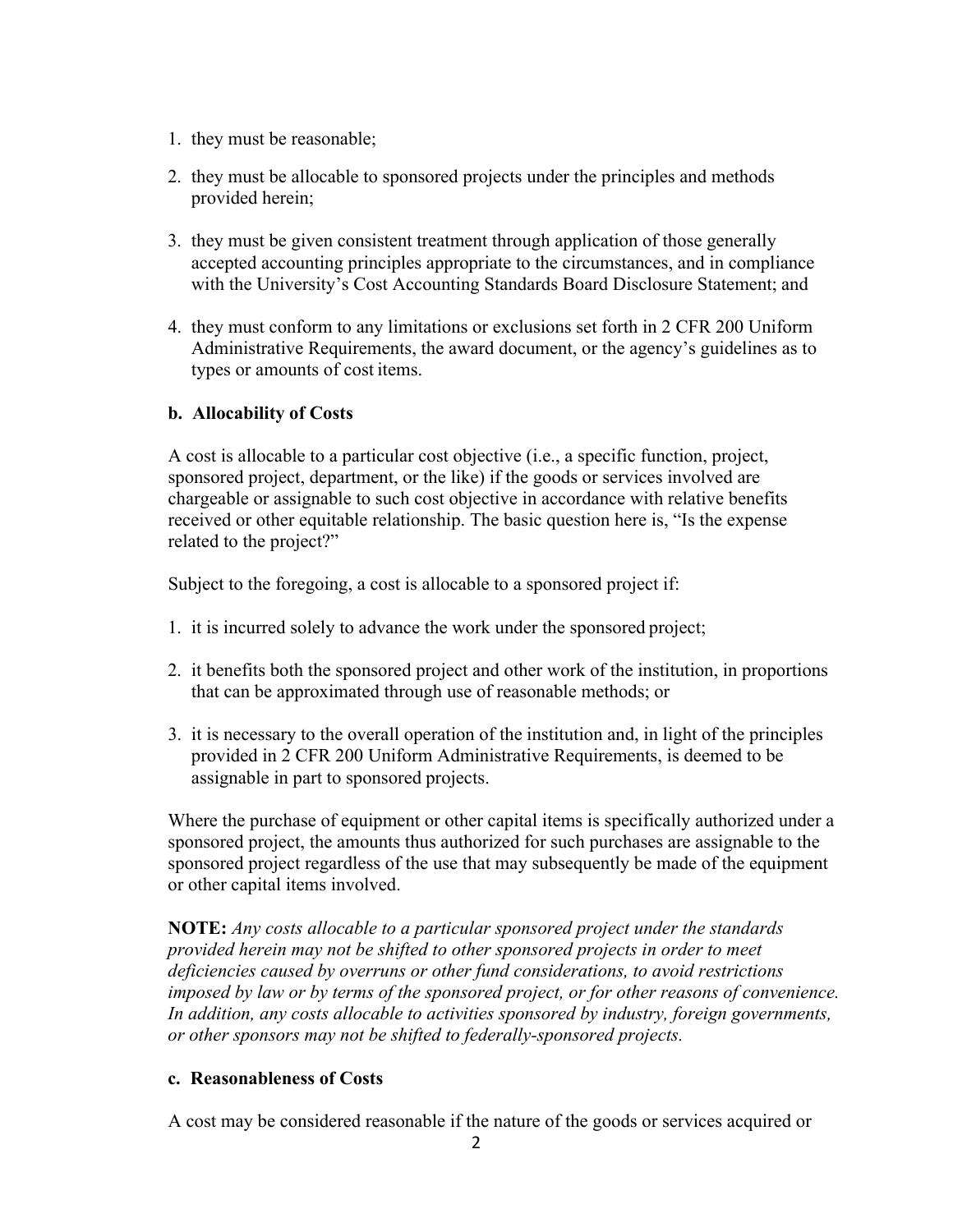applied, and the amount involved therefore, reflects the action that a prudent person would have taken under the circumstances prevailing at the time the decision to incur the cost was made. The basic question here is, "Is the expense reasonable?"

Major considerations involved in the determination of the reasonableness of a cost are:

- 1. whether or not the cost is of a type generally recognized as necessary for the operation of the institution or the performance of the sponsored project;
- 2. the restraints or requirements imposed by such factors as arm's-length bargaining, Federal and State laws and regulations, sponsored agreement terms and conditions, or agency guidelines;
- 3. whether or not the individuals concerned acted with due prudence in the circumstances, considering their responsibilities to the institution, its employees, its students, the Government, and the public at large; and
- 4. the extent to which the actions taken with respect to the incurrence of the cost are consistent with established institutional policies and practices applicable to the work of the institution generally, including sponsored projects; and
- 5. whether or not purchased items will be consumed/used within the specified project period.

# **III. Review Strategy / Documents**

In determining the above, the following documents must be reviewed:

#### **a. Approved Project Budget**

The allowability of a cost is first determined by examining the budget that the agency approved for the project. Does the proposed expense show up under a line item of the budget? If the item does not appear in the budget, then other reviews must be conducted to determine if the item is allowable under rebudgeting authority that may be granted in the situation, or if the items may be allowable if prior approval is obtained in writing from the agency. If the budget has not been incorporated into the award document, the allowability must be determined in accordance with allowable cost principles of the agreement (2 CFR 200 Uniform Administrative Requirements, plus agency deviations).

#### **b. The Award Document or Contract**

Allowability of certain costs may be addressed within the award document or the contract/agreement issued for the sponsored project. For example, grant awards may identify certain costs that are specifically unallowed by the agency based upon recommendations from the peer review system.